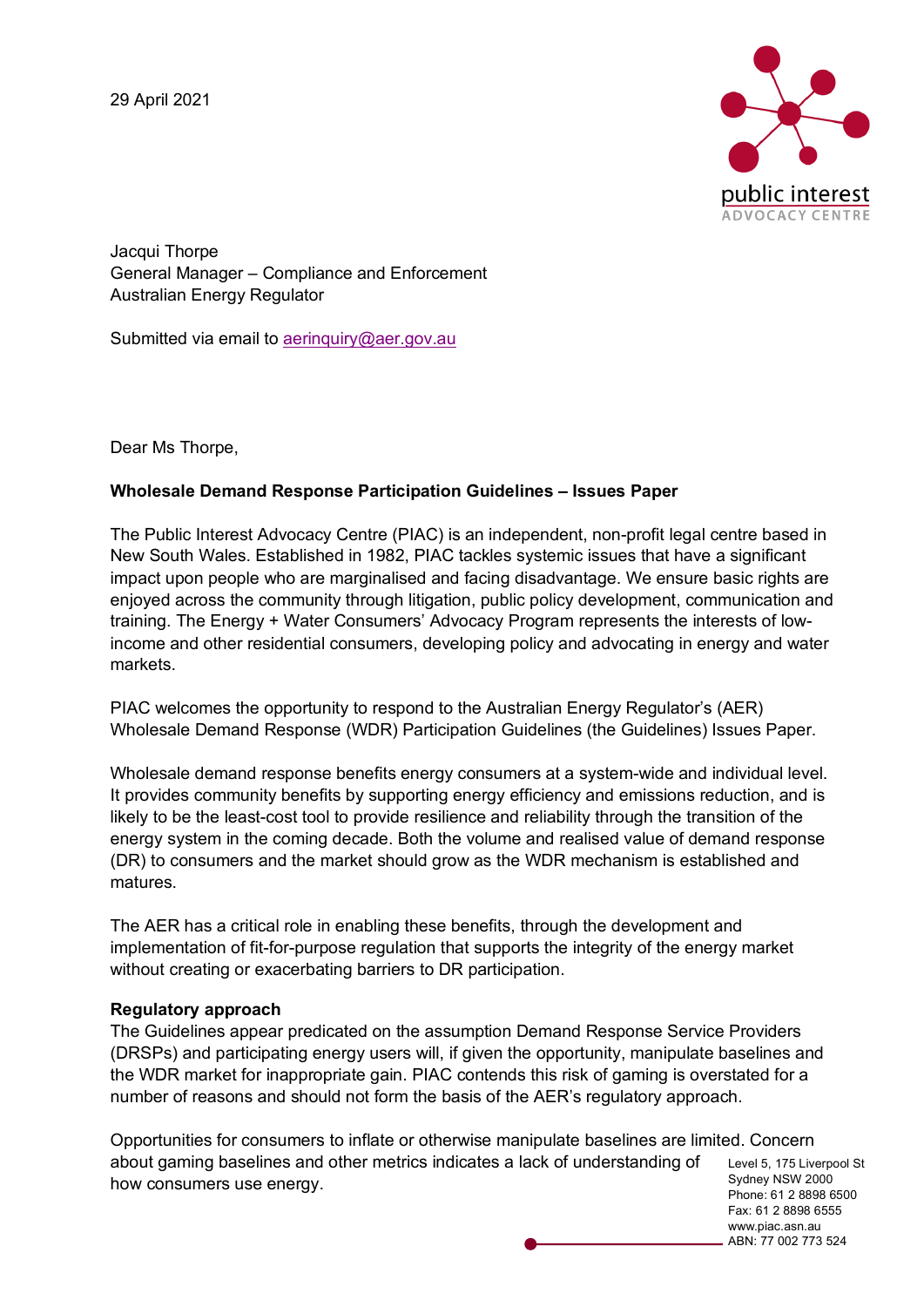The main purpose of energy users is not to provide DR, but undertaking their core business or household activities. Under the Australian Energy Market Operator's (AEMO) proposed approach, baseline consumption is calculated based on energy consumed on site over weeks and adjusted prior to dispatch. Given dispatch is not guaranteed until the start of a dispatch period, a DRSP would need to artificially inflate consumption in the adjustment window prior or over a prolonged period on the chance they would be dispatched. This is an extremely risky and unlikely strategy.

Much DR is likely to be automated, which may be harder to manipulate and easier to monitor for the purpose of regulation compared to entirely manual DR. In the case of the more advanced demand response markets in the US, in 2018 only 0.7GW of over 18.3GW of enrolled demand response capacity in the US was behavioural.<sup>1</sup> This is compared with the mostly manual curtailment processes found in the Reliability and Emergency Reserve Trader (RERT) and many DR pilots.

Many loads, particularly temperature-sensitive ones, will have little capacity to artificially inflate their baselines on WDR-typical days (i.e. hot days when prices are high) because they are already running at high consumption to manage heat.

There is also reputational risk for participants gaming baselines that will serve as a further deterrent. DRSPs will generally have an ongoing relationship with consumers and provide consumer goods and services such as electric vehicles, smart appliances and batteries. Behaving with integrity and transparency will be key to maintaining these relationships, retaining customers and protecting brands.

PIAC recommends the AER take a regulatory approach which acknowledges DRSPs and participating energy users have little incentive and so are unlikely to manipulate or game arrangements.

## **Issues with the Guidelines**

Noting PIAC disagrees with the assumption of gaming risk inherent in the Guidelines, we provide feedback on two issues with the Guidelines: self-testing for compliance and information retention.

The Guidelines state DRSPs must be proactive in establishing appropriate business processes, procedures, and training to anticipate and to identify when a Wholesale Demand Response Unit (WDRU), or an aggregated WDRU, may be baseline non-compliant in relation to a trading interval. It is not clear how regularly DRSPs are expected to be undertaking this testing for compliance. PIAC suggests the AER provide clarity on how often DRSPs are required to selftest, noting DRSPs will have to build this capability into their systems and more regular testing is a cost to DRSPs and participating energy users.

PIAC highlights information retention is an impost on DRSPs and participating consumers, and as such will increase the cost of participation. Overly burdensome information retention requirements can result in fewer end users providing DR, DRSPs being unable to procure as much DR (due to concerns they might not be able to obtain the required data), increasing the bid price for DR and thereby placing upward pressure on bills across the consumer base.

PIAC notes the Guidelines expect DRSPs to retain, and to make available to the AER upon request, all documents and records relating to fulfilling their obligations around bidding. DRSPs

 <sup>1</sup> Smart Electric Power Alliance (2018) 2018 Utility Demand Response Market Snapshot